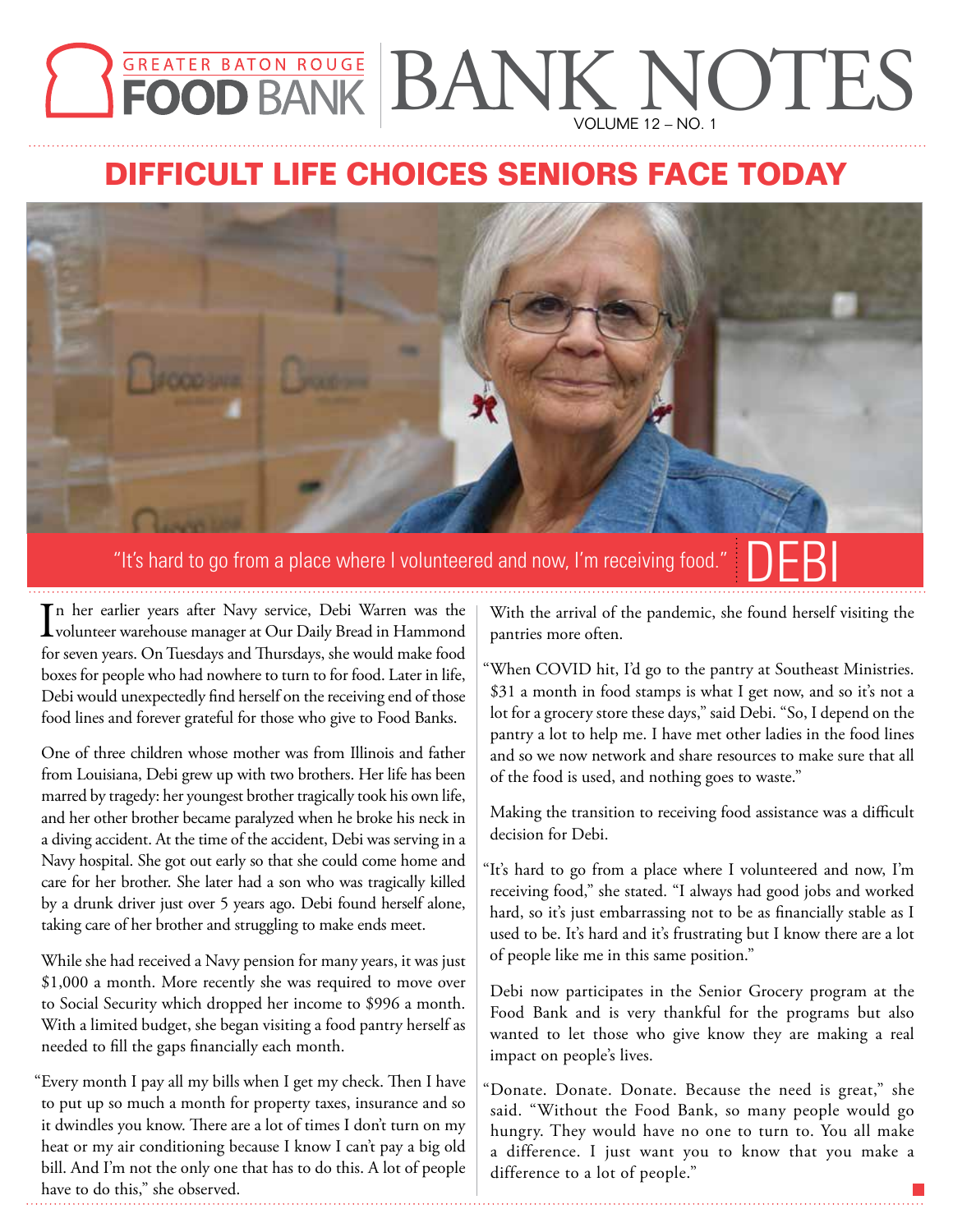

### FIGHTING HUNGER IN 2022: BIG CHALLENGES AHEAD

2021 has been a difficult year on many fronts for both businesses and families, and we have faced those same challenges here at your Food Bank. We have seen disruptions in the supply chain due to low inventory and increased demand has forced higher food prices. To make matters worse, the rising cost of fuel forces the working poor to spend more money on commuting between work and home instead of being able to feed their families.

Rising fuel costs also affect the cost of operations for the Food Bank in purchasing fuel to transport food from vendors to our facility and then to distributions out to our member agencies. While we are forever grateful for the abundance of food drives that are organized by local organizations, businesses, churches, and agencies, the Food Bank must purchase fuel for our trucks, so we are able to pick up and deliver boxes of donated food throughout our 11-parish service area.

Another challenge we are facing as we enter 2022 will be limitations on USDA food inventory. Food banks who purchase food through the USDA at deeply discounted prices will be forced to purchase food through higher priced vendors due to anticipated shortages in available USDA food product. What's more, the high demand for food when the food supply has become limited causes inflated prices for both food banks and individuals. This creates a turbulent cycle for families experiencing food insecurity who are simply doing their best to provide while the economy recovers from natural disasters such as Hurricane Ida, coronavirus, unemployment, and inflation.

Amidst these challenges, we also see Louisiana falling short when compared to the rest of the country. Currently, Louisiana leads the nation in child hunger with 1 in 4 children in the state being food insecure and is very near the top in senior food insecurity. Higher food and fuel costs forces families experiencing food insecurity and those who may have been able to get out of our lines to rely even more heavily on or return to food banks to fill the gap between each meal. The Greater Baton Rouge Food Bank is expecting our food lines to grow longer due to an increase in need for our services.

A big focus for us in 2022 will be launching new and innovative ways to reach more people who are in need but don't know where to turn for help. We want families and individuals to be able to find the help that they need and to be able to access the information they need to get food for their families. Launching our mobile app with timely details on food distributions and more is just one way we are trying to expand our reach to those who are in need but may only have access to a cell phone.

There is much to consider and much to be done, but we always will be here working to fulfill our mission. With your help, we will continue to innovate and improve our efficiency and effectiveness to ensure there is food on the tables of our neighbors in need. We truly appreciate your continued commitment in answering the call to serve others.

Michael G. Manning

Michael & Marnaug

President & CEO, Greater Baton Rouge Food Bank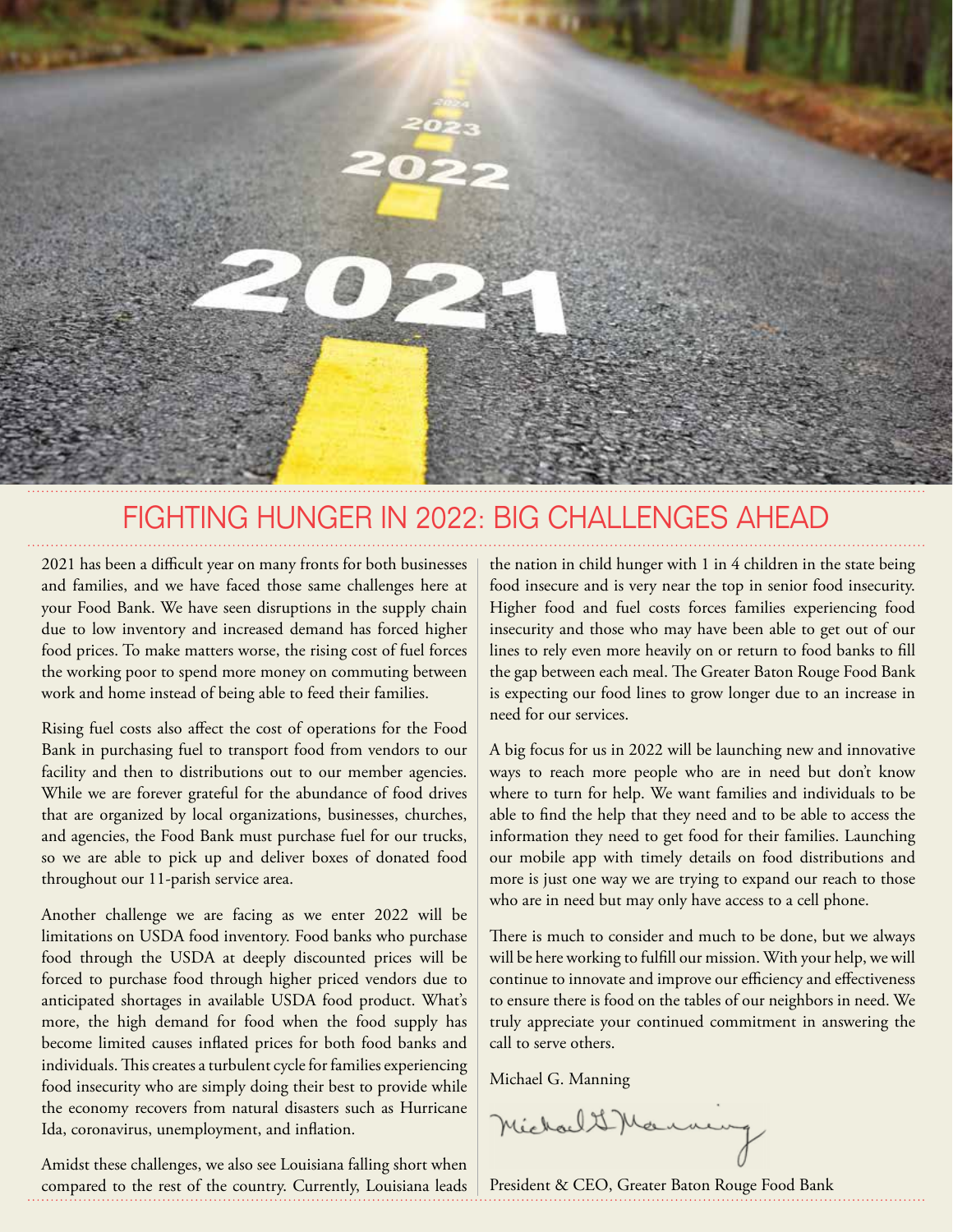# **2021 IMPACT REPORT**



"My mother never thought she would have to go from giving to the community to having to depend upon something like this senior grocery program." **– Mary**



#### Mission Statement

Our mission is to feed the hungry in Baton Rouge and the surrounding parishes by providing food and educational outreach through faith-based and other community partners.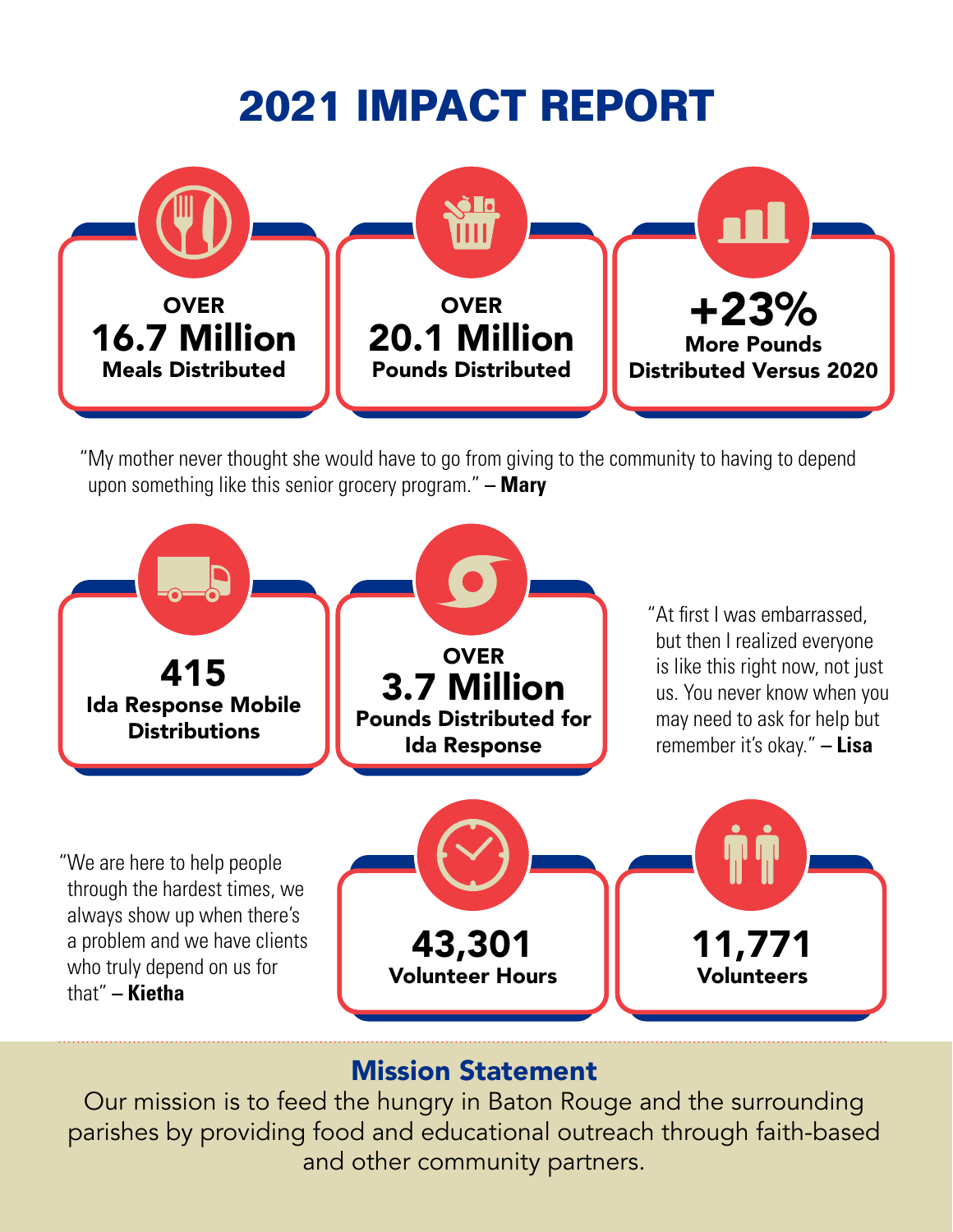

## FIGHTING HUNGER: DIFFERENT WAYS TO GIVE

While we always accept gifts of food and funds throughout the year, there are some unique ways you can donate to the Food Bank that will help support our mission. **Below are a few different ways to give.**

- Gift of Cash: The Cares Act of 2020 permits individuals who do not itemize to claim a deduction of up to \$300 for cash contributions made to qualified charities during 2021, while married individuals filing joint returns can claim up to \$600. Those who do itemize can apply an increased limit of up to 100% of their AGI for cash contributions made to qualifying charitable organizations during 2021. \*Usually, individuals who itemize may claim a deduction for qualifying charitable contributions in the range of 20% to 60% of their adjusted gross income (AGI).
- **Appreciated Stock:** Appreciated stock makes an excellent gift. You avoid all capital gain taxes, will receive a tax deduction, and can deduct a percentage of your adjusted gross income.
- **Bonds, Mutual Funds:** Similar to cash in their tax treatment, these make excellent gifts. State, Municipal, and Government bonds are welcome gifts.
- **Bequest Through Will:** One of the simplest ways is to give of your estate. You can make a gift bequest, after others have been provided for, of a dollar amount, specific property, a percentage of the estate, or what is left (remainder) to the organization.
- Gift of Life Insurance: A simple way to make a significant future gift is to name the organization beneficiary to receive all, or a portion of the proceeds of an existing life insurance policy.

You will receive a tax deduction for the cash surrender value, thus reducing your tax liability in the year of the gift.

- **Retirement Accounts:** Retirement Account Funds (IRAs or company plans) beyond the comfortable support of yourself or loved ones may be given (like life insurance proceeds) to the organization by proper beneficiary designation.
- Giving Societies: Just this past year, three new giving societies were created to give donors more options to participate in our mission. Nourish 365 members are special donors who commit to recurring monthly gifts which allow for us to plan for the year ahead. Our Hunger Action Council members are community minded investors who take a leadership role by making a multi-year financial pledge which can be submitted in annual, quarterly, or monthly payments. The Fraenkel Society was created to recognize supporters who are honoring the Food Bank through an estate provision, beneficiary designation, or life income gift. You need not be wealthy to leave a legacy, as there is no minimum to become a part of this society.

For more information on ways to give or to schedule an inperson visit with us at the Food Bank, contact Sandy Colvin, Chief Development Officer, at (225) 359-9940.

\*Consult your tax adviser for official guidance on current tax laws pertaining to contributions and deductions.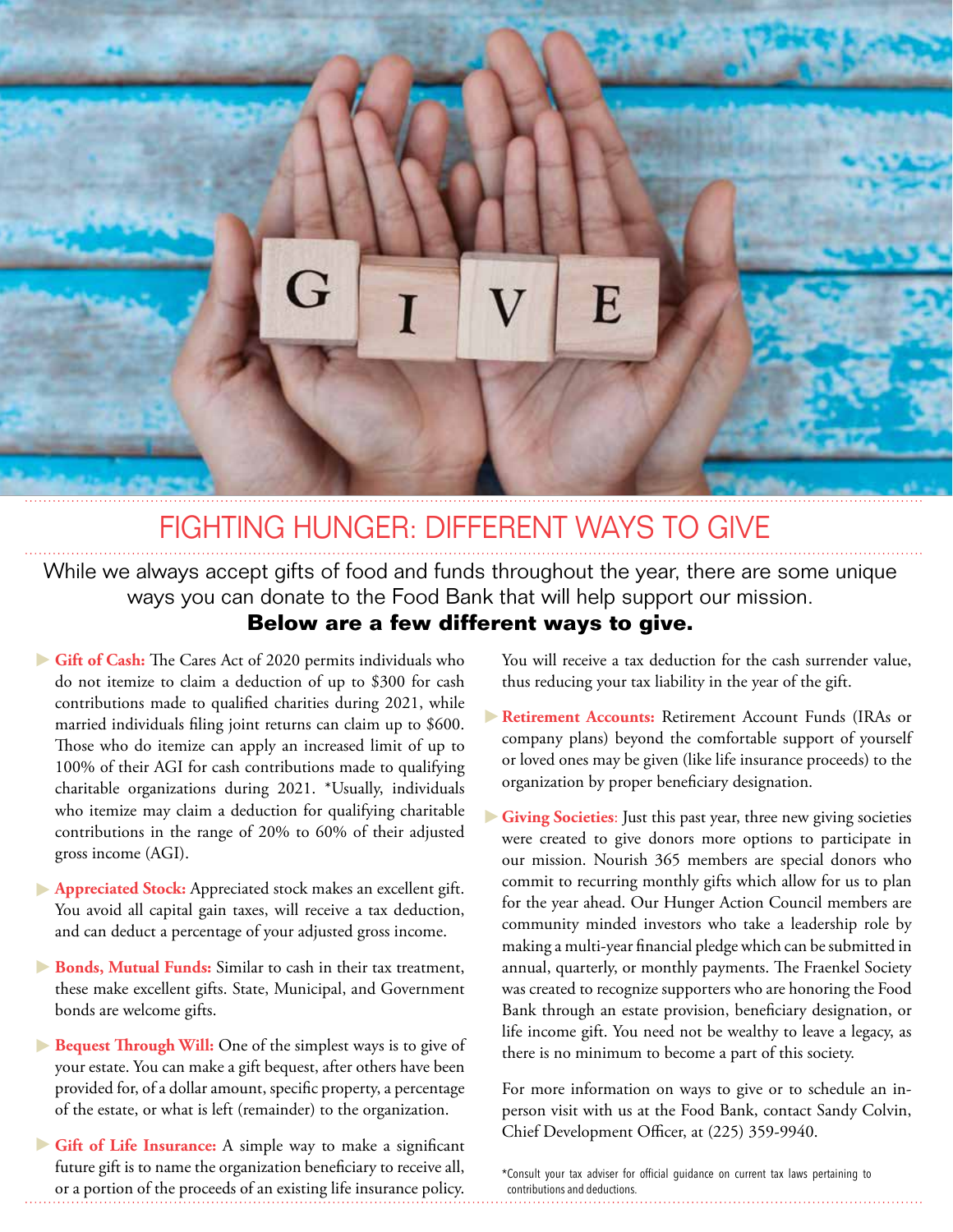### **FOOD BANK APP TO GREATLY EXPAND**



Food insecurity impacts people from all walks of life—especially<br>those who may not have access to a computer or broadband internet at home despite living in a digital world. Because mobile phones are more accessible, mobile apps have become an important avenue for providing information to individuals in need.

The Greater Baton Rouge Food Bank with the support of b1BANK has launched a new app to increase access to food resources for those who may only have a cell phone. The app provides information on how to apply for SNAP benefits, upcoming mobile food distributions, resources for agencies and how to apply to become an agency. The Mobile App also provides a direct link to resources for food and programs, as well as information on volunteering, donating, and events.

"The Greater Baton Rouge Food Bank recognizes the importance and value of immediate access to urgent and evolving information," said Mike Manning, President and CEO of the Greater Baton Rouge Food Bank. "With underwriting provided by our incredible community partners at b1BANK, we are excited to announce the launch of our Mobile App, a new and innovative platform for important updates and resources. Depending on the settings you choose, the Mobile App can send notifications and alerts about information useful to you."

"We think every day about how we might better utilize technology to make our banking activities more effective. We ought to be thinking the same way about supporting the most vulnerable in our community, and we are proud to partner with the Greater Baton Rouge Food Bank as they make this kind of high impact investment," said Jude Melville, president and CEO of b1BANK. "The financial support b1BANK provided to develop and launch the new mobile app is an extension of the close relationship we have developed with the Greater Baton Rouge Food Bank over the years through hands-on volunteer efforts in the warehouse, food distribution sites, and other activities in the Capital Area. We look forward to using the app to coordinate our volunteer efforts this year."

Registering for volunteer opportunities through the mobile app is also much easier and more convenient with total access to your volunteer history on the go. You can also find information on how the Food Bank is fighting hunger in the community and make donations right through the app to support those experiencing food insecurity.

To start using our free mobile app, simply download it today from the App Store or through Google Play.